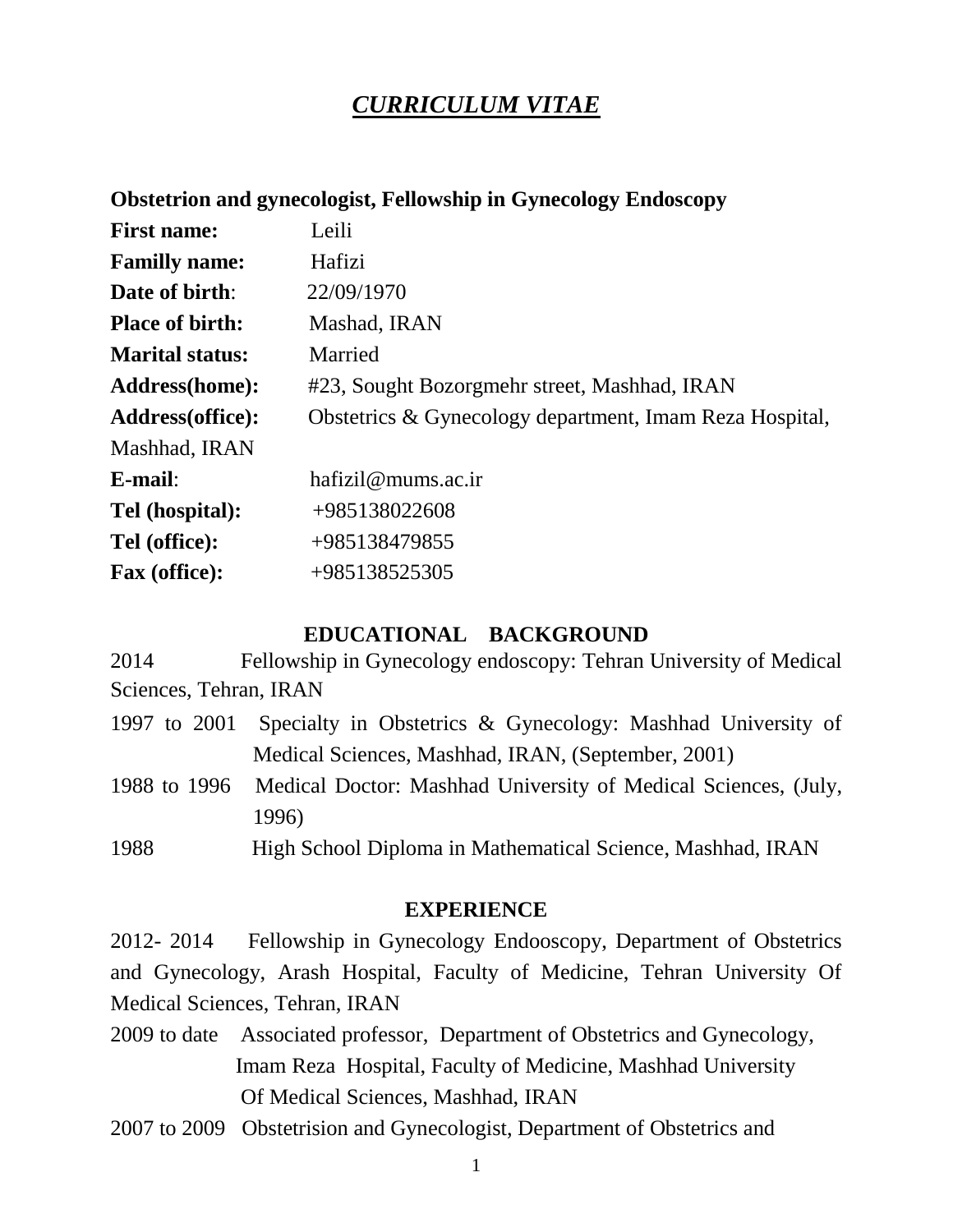Gynecology, Imam Reza Hospital, Mashhad, IRAN

- 2001 to 2007 Assistant professor, Department of Obstetrics and Gynecology, Imam Reza Hospital, Faculty of Medicine, Mashhad, University Of Medical Sciences, Mashhad, IRAN
- 2001 to 2007 Consultant of genetic, Genetic clinic, Imam Reza Hospital, Faculty of Medicine, Mashhad, University of Medical Sciences, Mashhad, IRAN
- 1996- 1997 In charge of epidemiologic group in Fariman Health Center, Fariman, Khorasan Razavi, IRAN

# **RESEARCH INTERESTS**

Laparoscopic Surgery in Obstetrics and Gynecology Urogynecology Infertility Clinical Genetic

# **Conference Presentations and Published Abstracts**

- 1. Leili Hafizi, Maliheh Amirian, Seyedeh Aazam Pourhoseini, Akram Behrouznia, Mina Baradaran. Evaluation of intrauterine adhesion after hysteroscopic resection of uterine septum. 16st International Congress of Obstetrics and Gynecology. Oral presentation. 9-12 Oct, 2018, Razi International Conference Center, Tehran, Iran.
- 2. Zahra Asgari, Leili Hafizi\*, Farideh Hosseinzadeh, Azam Hosseinzadeh. Comparing the efficacy and Acceptability of Novasure TM Versus Cavaterm TM plus in DUB Patients. 3rd National and 1st International Congress of Endometriosis and Minimally Invasive Gynecology (EMIG). Oral presentation. 25- 27 Oct, 2016, Shahid Beheshti University, Tehran, IRAN.
- 3. Leili Hafizi, Nayereh khadem, Maliheh Amirian, Nahid Zirak, Nima Nakhaee. Evaluation success of hysteroscopy in the cases of fallopian tube obstruction during laparoscopy. International Khorasan Congress of Surgery. Oral presentation. 24- 28 Nov, 2014, Homa Hotel #1, Mashhad, IRAN.
- 4. Leili Hafizi, Nezhat Mousavifar, Nahid Zirak, Nayereh Khadem, Sousan Davarpanah. Comparison Success of Curettage in the treatment of endometrial polyps with Hysteroscopic resection. 11th International Congrass of Minimally Invasive Surgeries and Techniques. Oral presentation. 28-31 Jan, 2014, Razi International congress Hall, Tehran, IRAN.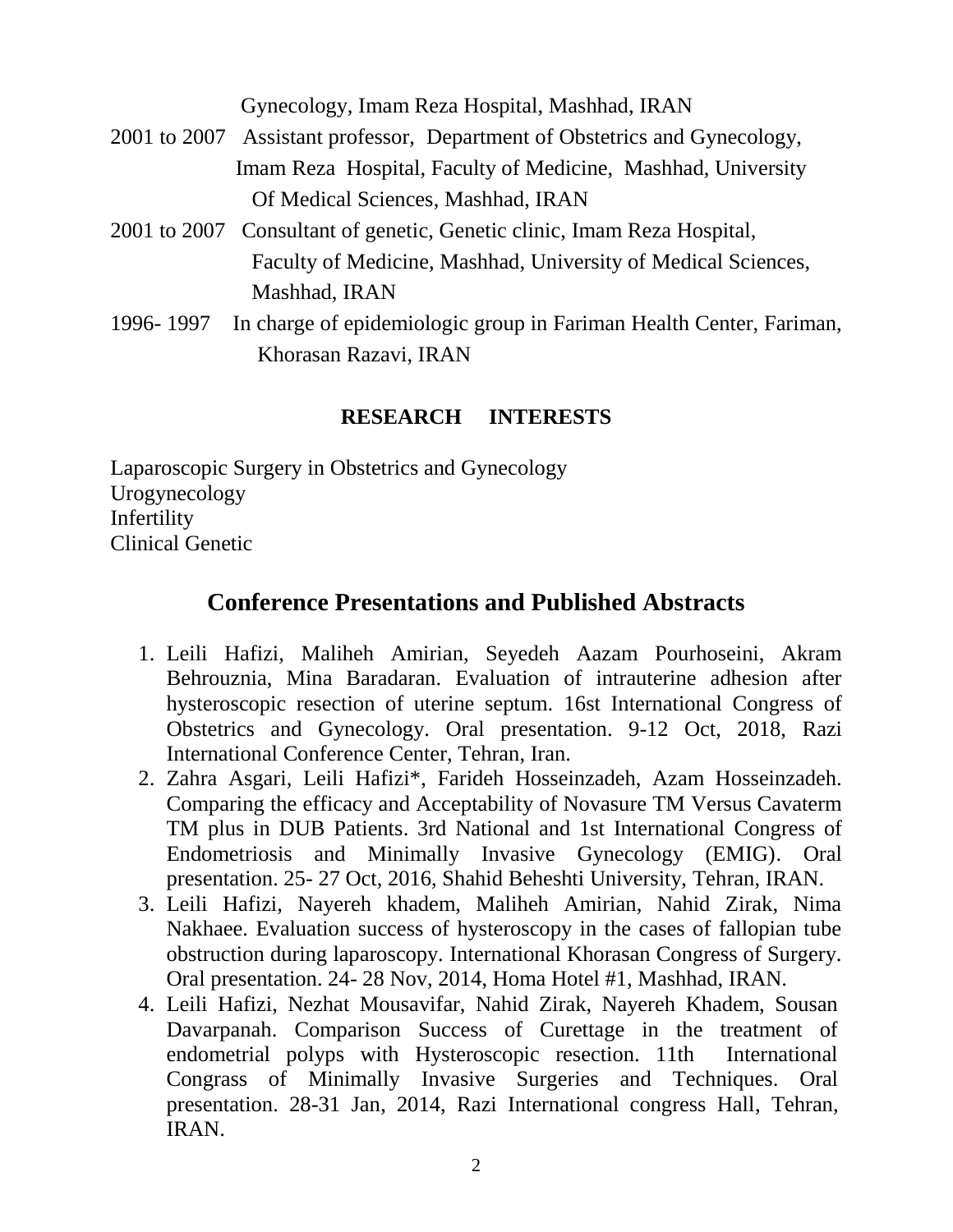- 5. Leili Hafizi, Hamid Reza Bahrami Taghanaki, Manijeh Javanmard Khoshdel. Evaluation the effect of acupuncture in the treatment primary dysmenorrhea. 10th International congress on Obstetrics and Gynecology. Poster presentation. 26-29 Sep, 2013, Razi International congress Hall. Tehran. IRAN.
- 6. Leili Hafizi1, Nezhat Mousavifar 2, Afrooz Kolahdoozian3, Hami Ashraf. Evaluation of Diagnostic Value of Hysterosalpingography in Comparison with Hysteroscopy in Diagnosis of Uterine Disorders in Infertile Women. 3rd International Congrass of Endoscopy and Minimally Invasive Surgeries, Oral presentation, Nov 5-9, 2012, Mashhad, IRAN.
- 7. Mousavifar N, **Hafizi L,** Ghasemi M. Ovarian hyper stimulation syndrome in two spontaneous pregnancies.  $16<sup>th</sup>$  Congress of Iranian Society for Reproductive Medicine. 3-5 March 2010, Shiraz, IRAN.
- 8. Ghodsi K, **Hafizi L,** Rezaee GA, et al. Chromosomal abnormalities and clinical study on amenorrhea patients referred to Imam Reza and Ghaem Hospitals, 2004-2005. British Human Genetics Conference, Sep 18-20, 2006, Mashad, IRAN.
- 9. **Hafizi L**, Ghodsi K. Evaluation of consanguinity effect on somatic-physical malformations.  $1<sup>st</sup>$  national congress of Iranian society of Obstetrics, Gynecology and Infertility/ khorasan, 14-17 Aug, 2006, Mashad, IRAN.
- 10.Zirak N, **Hafizi L**, Soltani GH. Dexamethasone for the prevention of nausea and vomiting after dilatation and curettage: Arandomized controlled trial.  $2<sup>nd</sup>$ Internationl Congress of Anesthesiology & Intensive care, 9-11 Feb, 2005, Tehran, IRAN.
- 11. Ghodsi K, Pishnamaz R,…, **Hafizi L,** et al. A study of 60 Down's syndrome referred to Ghaem and Imam Reza Hospitals , Mashhad , North East of IRAN. 3rd World Congress & Exposition, CHILD&YOUTH HEALTH. May 11-14, 2003, Vancouver, B.C. Canada.
- 12. Ghodsi K, Shahfarhat A, …, **Hafizi L**, et al. A study of Cerebral Palsy associated with Mental Retardation and consanguinity referred to Ghaem and Imam Reza Hospitals, Mashhad, North East of IRAN. 3<sup>rd</sup> World Congress& Exposition, CHILD & YOUTH HEALTH. May 11-14, 2003, Vancouver, B.C., Canada.
- 13. Ghodsi K , Khadem N,…, **Hafizi L**, et al. Associated of congenital malformation with consanguinity, a study in Ghaem Hospital ,Mashhad, IRAN. Recent advances in clinical genetics and mitochondrial disorders. King Faisal Specialist Hospital and Research Centre, 17-19 March, 2003, Riyaz, Kingdom of Saudi Arabia.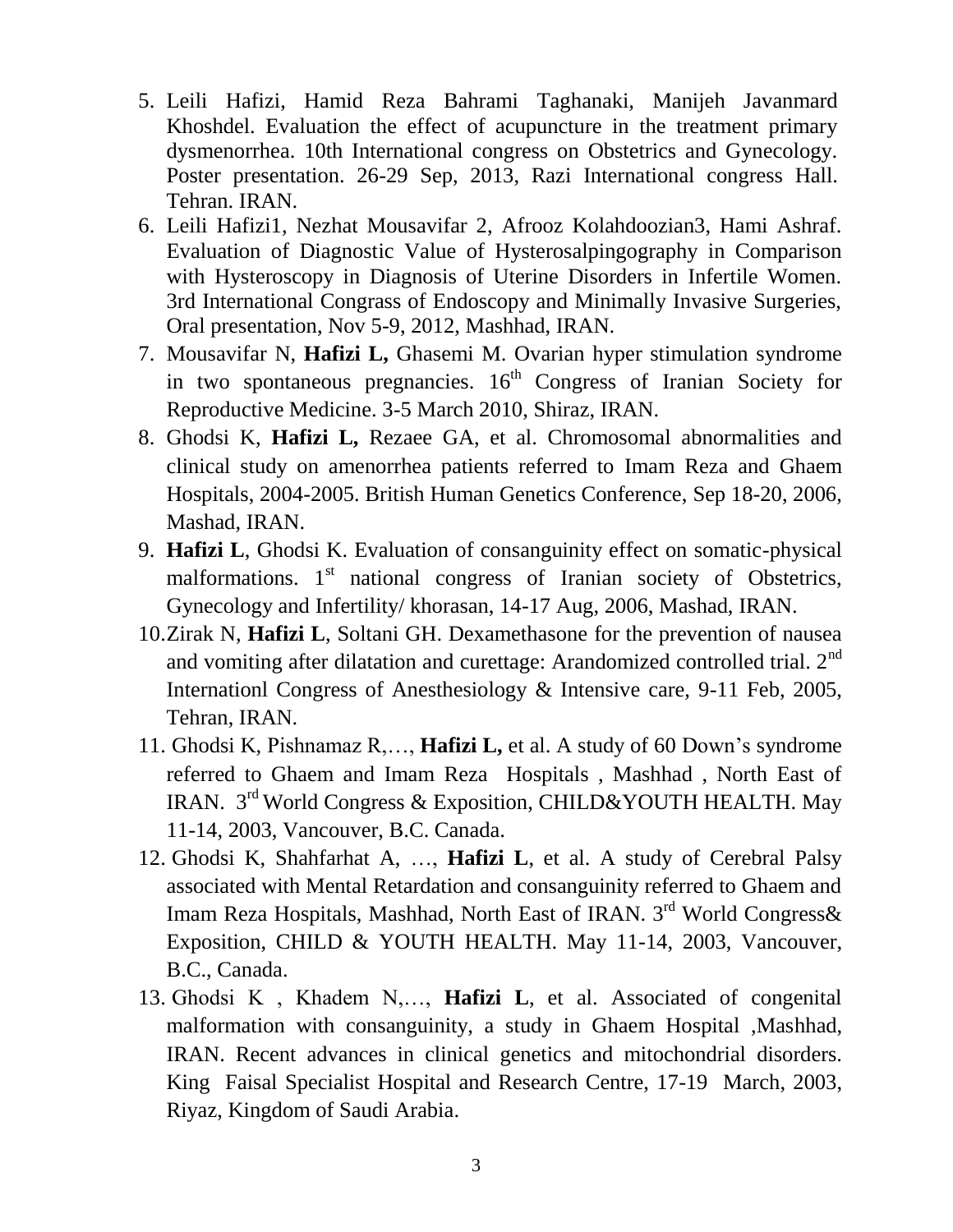- 14. Akbarzadeh R, Ghodsi K, …, **Hafizi L**, et al. A study of Congenital Malformation associated with consanguinity in Khorasan province, North East of IRAN.  $52<sup>nd</sup>$  Annual Meeting of the American Society of Human Genetics. Oct 15-19, 2002, Baltimore, Mari land.
- 15. Ghodsi K, Rahmandoost A, …, **Hafizi L**, et al. A study of epidemiology and genetics in 50 Down's syndrome, Ghaem and Imam Reza Hospitals, Mashhad, North East of IRAN. British Human Genetic Conference. University of York, 23-25 September 2002.

#### **PUBLICATION**

- 1. Leili Hafizi, Somayeh Moeindarbari, Maliheh Amirian, Nahid Zirak, Nima Nakhaee. The value of performing hysteroscopy in the cases of fallopian tube obstruction during laparoscopy. The Iranian Journal of Obstetrics, Gynecology and Infertility. 2021 Mar; 24(1):1-8.
- 2. Leili Hafizi1 ID, Maliheh Amirian2, Seyedeh Azam Pourhoseini1, Akram Behrouznia1, Mina Baradaran1. Evaluation of Intrauterine Adhesion After Hysteroscopic Resection of Uterine Septum. Crescent Journal of Medical and Biological Sciences. 10 September 2021 January;8(1):1-5.
- 3. Leili Hafizi, Nastaran Razmjoo, Fatemeh Yousefi, Hoda Azizi. The effect of complementary medicine on maternal health promotion: An experimental study. Journal of Education and Health Promotion. 2021 January 29; IP: 5.104.209.36
- 4. Leili Hafizi, Seyedeh Azam Pourhoseini. Abdominal Wall Leiomyoma: A Case Report. Journal of Reproduction and Infertility. 2020;21(2):151-154.
- 5. Fatemeh Noori Siahdashta, Nafiseh Farhadian, Mohammad Karimi, Leili Hafizi. Enhanced delivery of melatonin loaded nanostructured lipid carriers during in vitro fertilization: NLC formulation, optimization and IVF efficacy. Royal Society of Chemistry. 2020;10:9462–9475.
- 6. Leili Hafizi, Nayereh Ghomian. Twin pregnancy in the unicornuate uterus and non-communicating rudimentary horn: A case report. International Journal of Reproductive BioMedicine. 2019;17(1):67-70.
- 7. Maliheh Amirian, Anis Darvish Mohammadabad, Negar Morovatdar, Leili Hafizi\*. Investigating Hysteroscopy Implementation in Infertile Women Candidate With a Normal Uterine Cavity for Laparoscopy in Hysterosalpingography. International Journal of Women's Health and Reproduction Sciences. Jan 2019;7(1):79–84.
- 8. Leili Hafizi, Donia Farokh Tehrani, Masoumeh Mirteimouri, Afrooz Kolahdoozian, Hamideh Azizi, Baradaran Mina. Comparing the Diagnostic Value of Hysterosalpingography with Hysteroscopy in Diagnosis of Uterine abnormalities in Infertile Women. Journal of Midwifery and Reproductive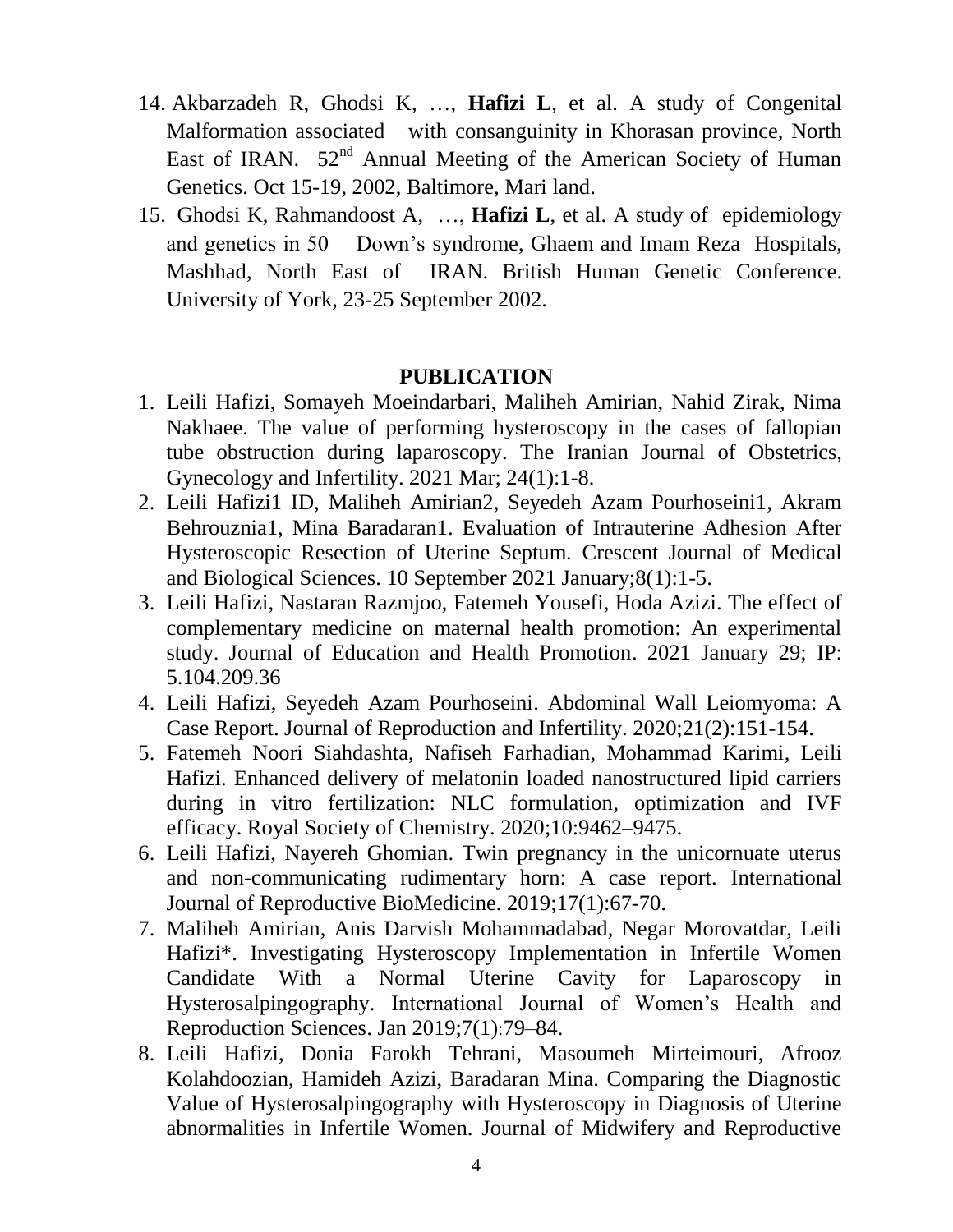Health. 2018;6(4): 1422-1429.

- 9. Malihe Amirian, Malihe Hasanzadeh, Leili Hafizi. Ectopic Partial Molar Pregnancy: A Case Report. Journal of Midwifery and Reproductive Healthcare. 2017;5(1):848-850.
- 10.Zahra Asghari; Rayhaneh Hosseini; Hosein Ashegh; Safoura Rouholamin; Leyli Hafizi. Evaluation of Skill Assessment After Hysteroscopy Training Curriculum a designed. Future of Medical Education Journal. 2017 Sep; 7(3):18-23.
- 11.Leili Hafizi, Malihe Afiat\*, Elham Moatamedi. Mullerian Agenesis: Combined endometrioma and uterus rudimentary horn's hematometra, a Case Report. The Iranian Journal of Obstetrics, Gynecology and Infertility. 2017 Feb; 19(39):63-67.
- 12.Hamidreza Bahrami-Taghanaki, Manizheh Javanmard Khoshdel, Mohammadreza Noras, Hoda Azizi, Hamideh Azizi, Leily Hafizi Lotfabadi\*. Effects of acupuncture and Mefenamic acid on primary dysmenorrhea. The Iranian Journal of Obstetrics, Gynecology and Infertility. 2017 Jan; 19(38):33-41.
- 13.Farhat AS, Hafizi L, Pourhoseini MT, Mohamadzadeh A, Saeidi R. Comparison of bilirubin level in term infants born by vaginal delivery and cesarean section. [Iranian Journal of Neonatology](http://rsf.research.ac.ir/Index.php?itemId=3086) 2016;7(4):45-49.
- 14.Leili Hafizi1\*, Faezeh Halimi, Neshat Mohebanazad, Habibeh Ahmadi, Mahnaz Boroumand Rezazadeh. Meig's syndrome in a young woman: a case report. The Iranian Journal of Obstetrics, Gynecology and Infertility. 2016 Feb; 19(27):18-23.
- 15.Zahra Asgari, Leili Hafizi, Farideh Hosseinzadeh, Azam Hosseinzadeh. Comparing the efficacy and acceptability of novasure tm versus cavatermtm plus in dub patients. International Journal of Biology, Pharmacy and Allied Sciences. 2016 May; 5(5):1035-1045.
- 16.Zahra Asgari, Safoura Rouholamin, Reihaneh Hosseini, Mahdi Sepidarkish, Leila Hafizi, Atiyeh Javaheri. Comparing ovarian reserve after laparoscopic excision of endometriotic cysts and hemostasis achieved either by bipolar coagulation or suturing: a randomized clinical trial. Archives of Gynecology and Obstetrics. 2015 October 22. DOI 10.1007/s00404-015-3918-4.
- 17.Zahra Asgari, Leili Hafizi., Rayhaneh Hosseini, Atiyeh Javaheri, Hathis Rastad. Intrauterine synechiae after myomectomy; laparotomy versus laparoscopy: Non-randomized interventional trial. Iranian Journal of Reproductive Medicine. 2015 March; 13(3):161-8.
- 18.Leili Hafizi, Nezhat Mousavifar, Nahid Zirak, Nayereh Khadem, Sousan Davarpanah, Mohsen Akhondi. Evaluating success of curettage in the surgical treatment of endometrial polyps. Journal of Pakistan Medical Association. 2015 February; 65(2):148-52.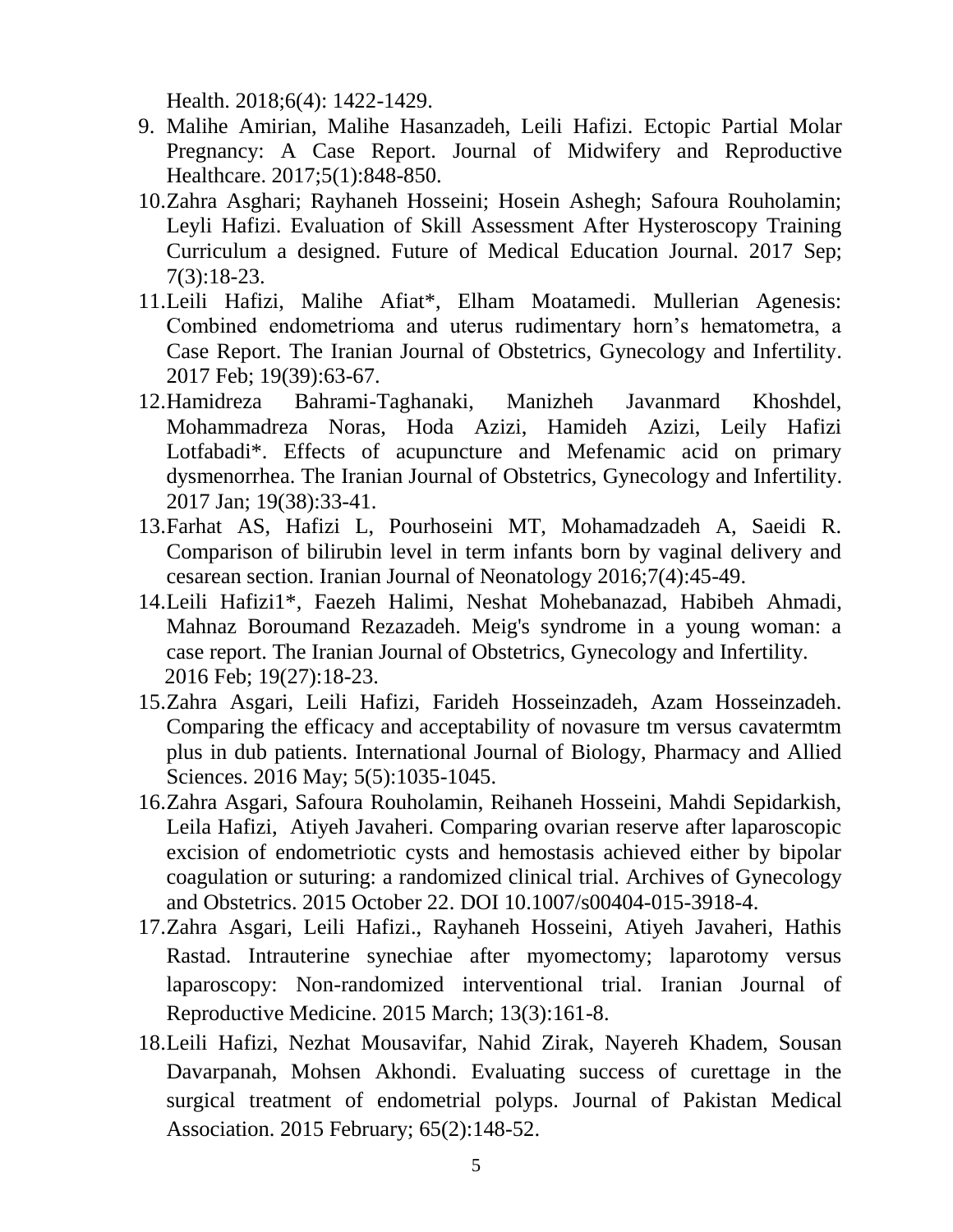- 19. Zahra Asgari, Farideh Hoseinzadeh, Aazam Hoseinzadeh, Leili Hafizi\*. Evaluation of the Success Rate of Endometrial Ablation by Cavaterm TM plus Technique. Journal of Minimally Invasive Surgical Sciences. 2014 May; 3(2): e12431.
- 20. Leili Hafizi, Mostafa Gholizadeh, Mohammad Karimi, Golkoo Hosseini, Saleh Ghorbani, Hesam Mostafavi-Toroghi, Mehdi Haddadi, Amin Rezaean, Mahmoud Ebrahimi, Neda Emami Meibodi. Effects of Magnetized Water on ovary, Pre-implantation Stage Endometrial and Fallopian Tube Epithelial Cells in mice. Iranian Journal of Reproductive Medicine. 2014 April; 12(4):243-8.
- 21. Nezhat Mousavifar, Marzieh Ghasemi, Leili Hafizi\*. Ovarian hyper stimulation syndrome (OHSS) in two spontaneous Pregnancies. Razavi International Journal of Medicine. 2014 February; 2(1): e14245.
- 22. Leili Hafizi, Mahsa Kiafar, Arash peyvandi, Alireza Sepehri Shamloo, Samira Andalibizadeh, Masoume Nouri, Nahid Zirak\*. Comparison of the Efficacy of Midazolam Vs. Ondansetron in Preventing Post Operative Nausea and Vomiting in Gynecologic Laparoscopic Surgeries: Doubleblinded Randomized Clinical Trial Study. Science Journal of Medicine and Clinical Trials. Volume 2013, Article ID sjmct-178, 5 Pages, 2013, doi: 10.7237/sjmct/178.
- 23. Zahra Asgari, Zahra fakherdanesh, Hayede Samiee, Ahmad Ghoochani, Somaye Sadate Sabet, Shervin Taslimi, Leili Hafizi. Evaluation Risk Factors of Closed Laparoscopic Surgery in Patients with Previous Gynecologic Surgery. [Journal of Minimally Invasive Surgical Sciences.](https://mail.mums.ac.ir/owa/redir.aspx?C=-_vsk9uMSkei4X3tvRoz8_jp-141atBI6gWZZ19L0xzhiZbkJGUZTNFrzPrO3B9S_CCr72sfVrk.&URL=http%3a%2f%2fminsurgery.com) 2013 August;2(2):46-50.
- 24. Leili Hafizi, Ameneh Sazgarnia, Nezhat Mousavifar, Mohammad Karimi, Saleh Ghorbani, Mohammad Reza The Effect of Extremely Low Frequency Pulsed Electromagnetic Field on In-Vitro Fertilization Success Rate in NMRI Mice. Cell Journal (Yakhteh) 2013;15(4):1-19.
- 25. Leili Hafizi, Zahra Mirfeizi, Nastaran Razmjoo, Maliheh Keshvari, Atefeh Jabbari, Hami Ashraf, Fatemeh Yousefi. The relation between women's pelvic organ prolapse and joint hypermobility. Journal of Pakistan Medical Association. 2013 September;63(9):1152-6.
- 26. Farnaz Mohajertehrani, Kazem Ghodsi, Leili Hafizi, Atefeh Rezae Frequency and the type of chromosomal abnormalities in patients with primary amenorrhea in northeast of Iran. Iranian Journal of Basic Medical Sciences 2013 April;16(4):635-9.
- 27. Nayereh Ghomian, Leili Hafizi\*, Zahra Takhti. The Role of Vitamin C in Prevention of Preterm Premature Rupture of Membranes. Iranian Red Crescent Medical Journal 2013 February;15(2):113-6.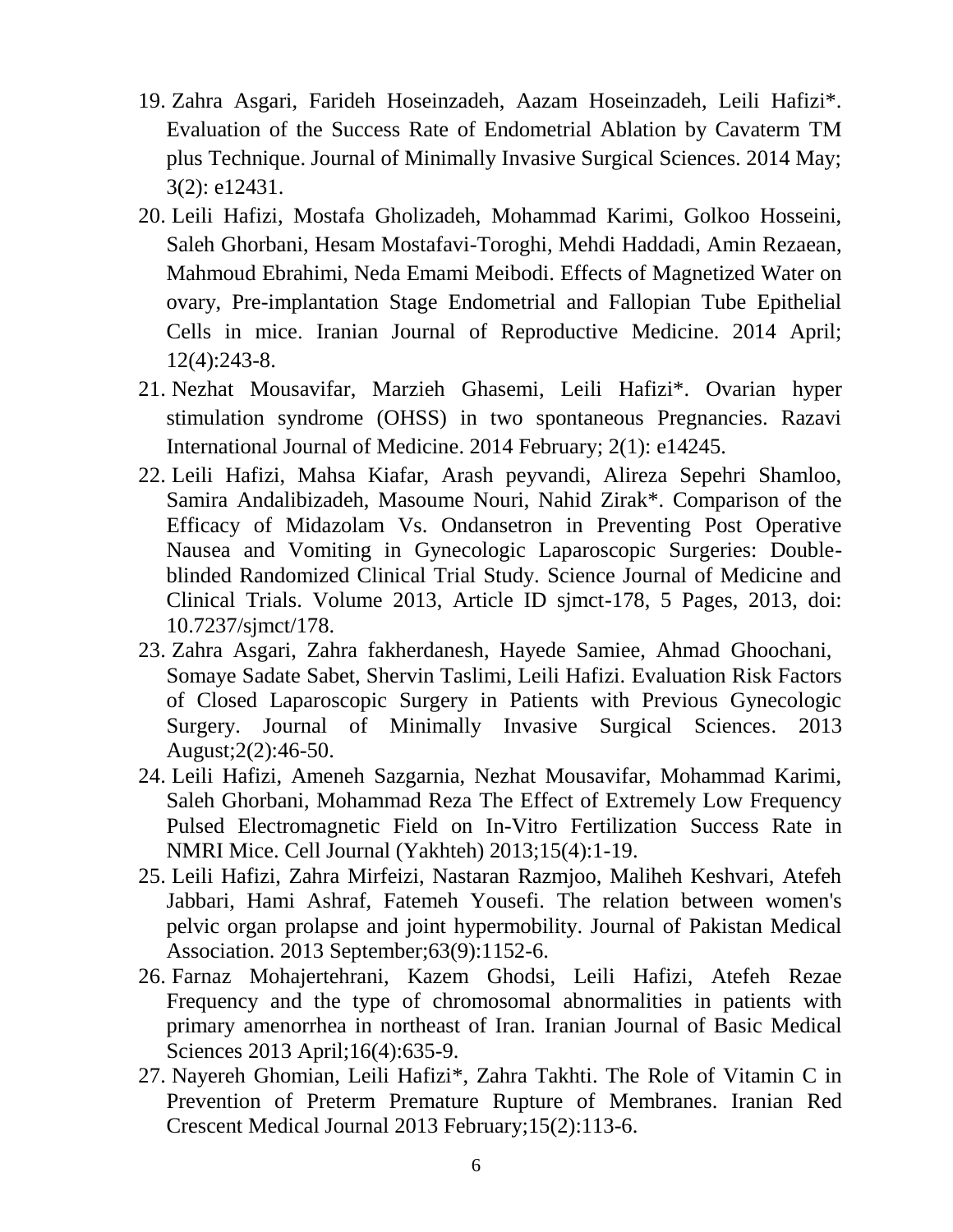- 28. Nahid Zirak, Ghasem Soltani, Leili Hafizi, Zahra Mashayekhi, Iman Kashani. Shoulder Pain after Caesarean Section: Comparison between General and Spinal Anaesthesia. Journal of Obstetrics and Gynecology. 2012 May; 32(4):347-9.
- 29. Nahid Zirak, Hafizi L, Sima Eftekharzadeh, Nayereh Ghomian, Mehri Moradifar, Ebrahim Golmakani. Evaluation effect of common dose bupivacain against low dose bupivacain plus fentanyl on term neonatal apgar score and time of sensory block regression in elective cesarean section under spinal anesthesia. The Iranian Journal of Obstetrics, Gynecology and Infertility 2012;15(20):12-18.
- 30. Leili Hafizi, Kazem Ghodsi, Marzieh Ghasemi. Evaluating the association between consanguinity and physico- motor disability. The Iranian Journal of Obstetrics, Gynecology and Infertility 2012 August;15(13):10-12.
- 31. Leili Hafizi, Sedigheh Ayati, Nayereh Ghomian, Mahboubeh Shirazi, Ebrahim Dastgerdi. Efficacy of Fasting on the Results of 50-g Oral Glucose Tolerance Test in Screening of Gestational Diabetes Mellitus. The Iranian Journal of Obstetrics, Gynecology and Infertility 2012 June;15(5):1-6.
- 32. Nastaran Razmjoo, Leili Hafizi, Fatemeh Yousefi, Habibollah Esmaeeli, Hoda Azizi, Marzieh Lotfalizadeh. Effect of foot reflexology on pain and anxiety in women following elective cesarean section. The Iranian Journal of Obstetrics, Gynecology and Infertility 2012;15(1):9-17.
- 33. Mohamadirizi S, Kordi M, Shakeri MT, Fadardi JS, Hafizi L. Relationship between job stress with menstrual bleeding pattern among midwives. [HAYAT;](http://rsf.research.ac.ir/Index.php?itemId=32282)18(5):1-11.
- 34. Kordi M, Mohamadirizi S, Shakeri MT, Fadardi JS, Hafizi L. The relationship between midwives` work stress and perimenstrual distress. [Iranian Journal of Obstetrics, Gynecology and Infertility.](http://rsf.research.ac.ir/Index.php?itemId=3089) 2011;14(3):54-63.
- 35. Nayereh Ghomian, Leili Hafizi, Mina Saghayan. Effect of preoperative vaginal preparation with Povidone-Iodine on incidence of endometritis in cesarean delivery. Modern Care Journal 2011;1(8):7-12.
- 36. Nayereh Ghomian, Leili Hafizi, Fatemeh Tavasoli, Tahereh Ahrari Roudi. Comparing ceftriaxone plus Azithromycin or Doxycycline for outpatient treatment in pelvic inflammatory disease. The Iranian Journal of Obstetrics, Gynecology and Infertility 2012; 14(8):1-8.
- 37. Maasoumeh Kordi, Soheila Mohamadi Rizi, Mohammad Taghi Shakeri, Javad Salehi Federdi, Leili Hafizi. Evaluating the correlation between midwives' occupational stress with perimenstrual syndrom. The Iranian Journal of Obstetrics, Gynecology and Infertility 2011; 14(3):54-63.
- 38. Nezhat Mousavifar, Hafizi, Hami Ashraf. Determining the rate of contraceptive pills failure in unintended pregnancies. The Iranian Journal of Obstetrics, Gynecology and Infertility 2011;14(2):1-8.
- 39. Leili Hafizi, Aazam Poorhoseini, Nayereh Ghomian, Maliheh Keshvari.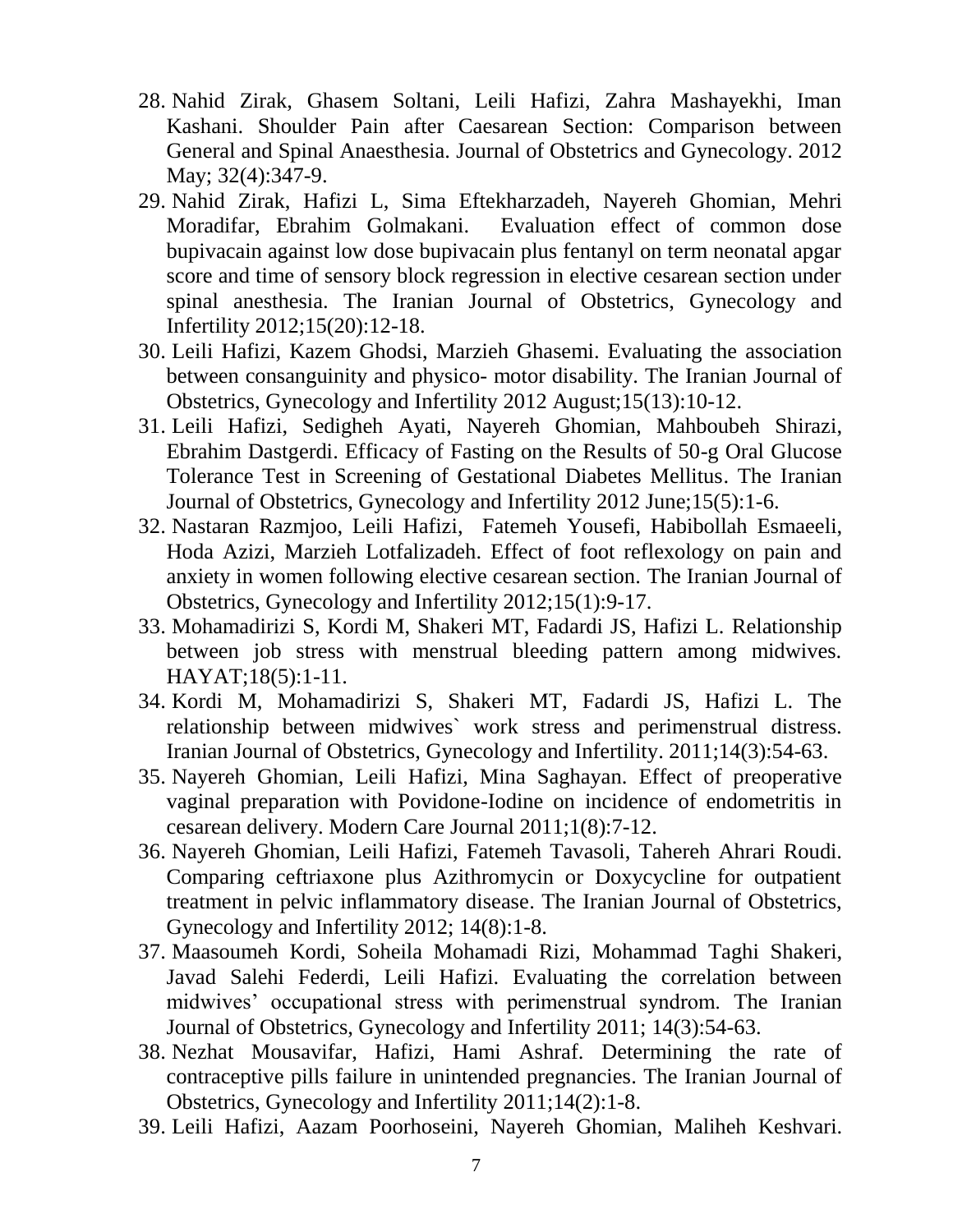Group discussion about some cases related to one clinical subject: A new educational method. Horizons of Medical Education Development 2011 JUN;4(3):5-9.

- 40. Fatemeh Tavasoli, Leili Hafizi, Mahboubeh Aalami. Pelvic endometriosis in a patient with primary amenorrhea. Journal of Reproduction and Infertility 2009 July/September; 10(2):145-150.
- 41. Masoud Maleki, Zari Javidi, Vahid Mashayekhi, Naser Tayebi Meibodi, Yalda Nahidi, Habibollah Esmayli, Leili Hafizi. Serologic evaluation of HIV-1 and syphilis in pts. With clinical anogenital wart. Medical Journal of Mashad University of Medical Sciences. Summer 2008;51(100):87-94.
- 42. Nayereh Khadem, Leili Hafizi. Evaluation of the efficacy of random urine analysis with urinary tape for the determination of proteinuria and its comparison with 24-hours urine collection in gestational hypertention. Journal of Research in Medical Sciences. Spring 2007;31(1):49-53.
- 43. Nayereh Khadem, Leili Hafizi, Mahboubeh Shirazi. Evaluation of laboratoary and clinical ressistance to parentral Ampicillin in acute pyelonephritis during pregnancy. The Iranian Journal of Obstetrics, Gynecology and Infertility 2005;8(1):25-30.
- 44. Nahid Zirak, Leili Hafizi, Ghasem Soltani. Dexamethasone for the prevention of nausea and vomiting after dilatation and curettage: Arandomized controlled trial. The Iranian Journal of Obstetrics, Gynecology and Infertility 2005;8(1):31-36.
- 45. Nayereh Khadem, Hasan Hosseinzadeh, Hafizi, Peimaneh Azarhoshangi. The efficacy of Pyridoxine (Vit B6) in the treatment of nausea and vomiting of pregnancy. The Iranian Journal of Obstetrics, Gynecology and Infertility 2002; 5(2):34-41.
- 46. Nezhat Mousavifar, Leili Hafizi**.** Are the number of antral follicle and the ovarian volume good predictors for ovarian responsiveness in induction ovulation? Journal of Reproduction & Infertility 2002 Spring;4(10):35-42.

### **CERTIFICATION**

- Fellowship Certification in Endoscopic Gynecologic Surgery from Tehran University of Medical Sciences
- $\triangleright$  Specialty certification in Obstetrics and Gynecology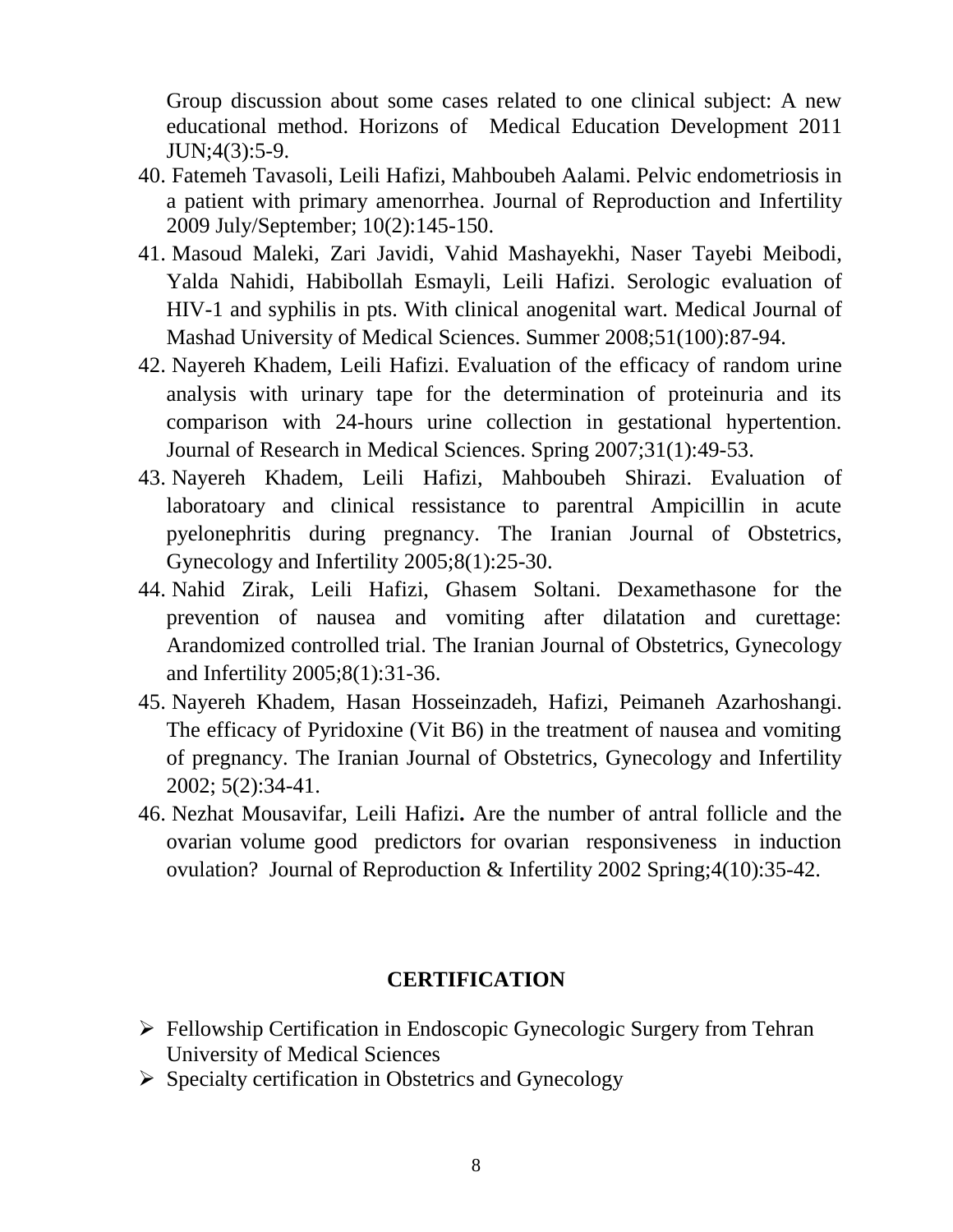### **MEMBERSHIPS**

| 2009 to date | Associated professor, Department of Obstetrics and Gynecology,             |
|--------------|----------------------------------------------------------------------------|
|              | Imam Reza Hospital, Faculty of Medicine, Mashhad University                |
|              | Of Medical Sciences, Mashhad, IRAN                                         |
|              | 2001 to 2007 Assistant professor, Department of Obstetrics and Gynecology, |
|              | Imam Reza Hospital, Faculty of Medicine, Mashhad, University of            |
|              | Medical Sciences, Mashhad, IRAN                                            |
|              | 2001 to 2007 Consultant of Genetic Clinic, Imam Reza Hospital, Mashhad,    |
|              | University of Medical Sciences, Mashhad, IRAN                              |
|              | 2003 to 2007 Member of Infectious committee, Imam Reza Hospital, Mashhad,  |
|              | University of Medical Sciences, Mashhad, IRAN                              |
|              | 2003 to 2005 Member of Maternal mortality and morbidity committee,         |
|              | Imam Reza Hospital, Mashhad, University of Medical Sciences,               |
|              | Mashhad, IRAN                                                              |

## **HONORS AND AWARDS**

2001 Third rank in National Obstetric and Gynecologic Board Exam, Ministry of Health and Medical Education, IRAN, August, 2001

### **REFERRY**

**1. Dr Zahra Asgari:** Associated professor, Fellowship of Gynecology Laparoscopy, Arash Hospital, Faculty of Medicine, Tehran University of Medical sciences, Tehran, IRAN

**Email:** dr.zahra.asgari@gmail.com

**2. Dr.N.Khadem: P**rofessor, Head of Infertility Center, Milad Hospital, Faculty of Medicine, Mashhad University of Medical sciences, Mashhad, IRAN

**E-mail:** [khademn@mums.ac.ir](mailto:khademn@mums.ac.ir)

3. **Dr.N.Mousavifar:** Associated professor, Fellowship of Infertility and IVF, Milad Hospital, Faculty of Medicine, Mashhad University of Medical sciences, Mashhad, IRAN

**E-mail:** [moosavifarn@mums.ac.ir](mailto:moosavifarn@mums.ac.ir)